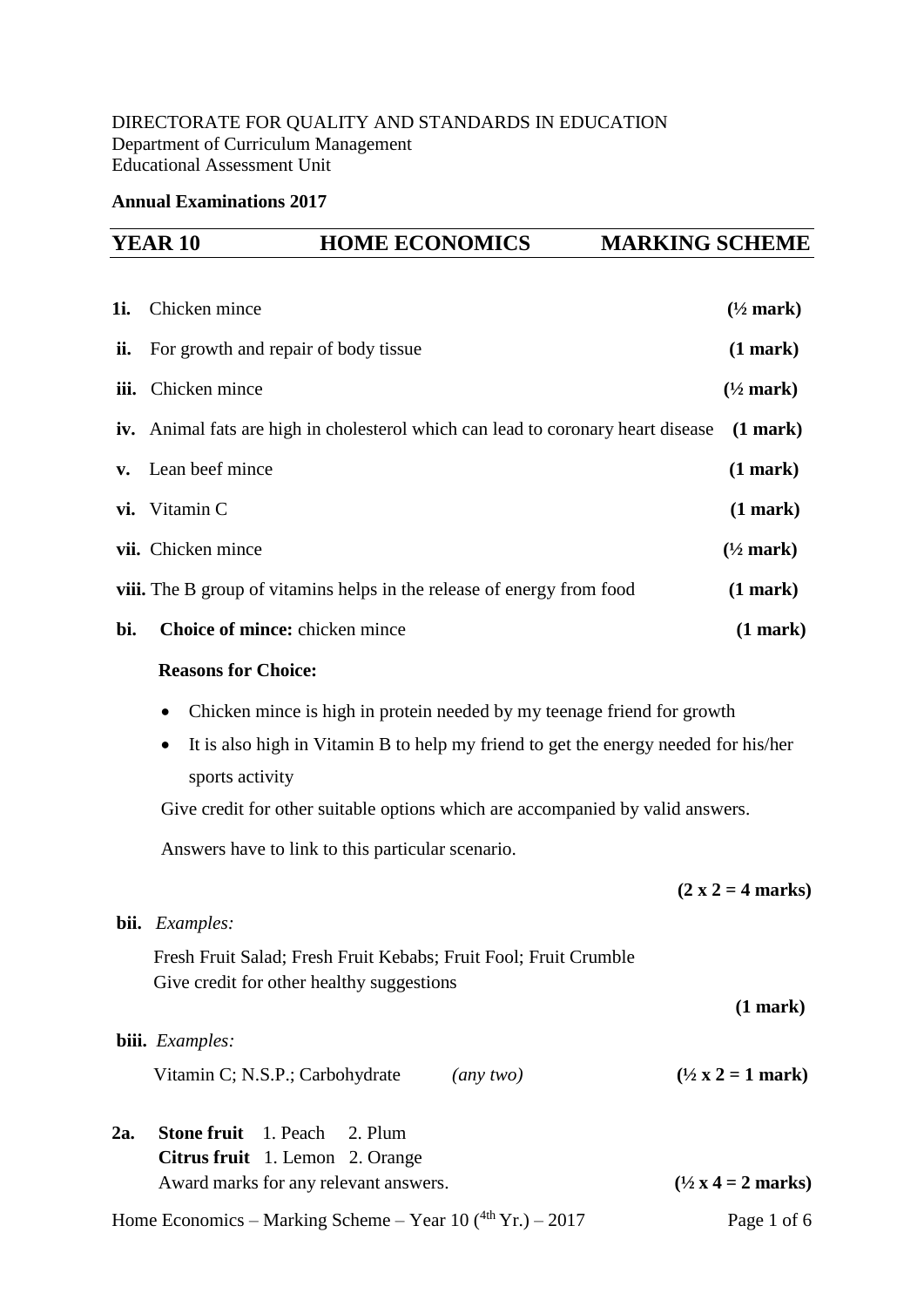|                                                                                                                                                        | <b>b.</b> • Most fruits contains anti-oxidants<br>• Can be eaten in a variety of ways.                                                                                  | • Can be eaten by most people whatever the health condition                                                                                                                                                                                                         |                                      |
|--------------------------------------------------------------------------------------------------------------------------------------------------------|-------------------------------------------------------------------------------------------------------------------------------------------------------------------------|---------------------------------------------------------------------------------------------------------------------------------------------------------------------------------------------------------------------------------------------------------------------|--------------------------------------|
|                                                                                                                                                        | Give credit for other valid suggestions                                                                                                                                 | • Fruits contain a variety of nutrients including vitamins and fibre.                                                                                                                                                                                               | (1 mark)                             |
|                                                                                                                                                        | c. Vitamin C, Fibre                                                                                                                                                     |                                                                                                                                                                                                                                                                     | $(1 x 2 = 2 marks)$                  |
|                                                                                                                                                        | $\mathbf{d}$ . – Prepare a smoothie for breakfast.<br>- Take a fruit to school as part of his lunch.<br>Award marks for any relevant answers.                           | - Prepare a fruit salad as a dessert after dinner                                                                                                                                                                                                                   | $(1 x 2 = 2 marks)$                  |
|                                                                                                                                                        | $e. -$ Colours should be bright<br>- No bruises<br>- No signs of insect damage<br>- Smooth skin not wrinkled<br>- Firm and straight fruit<br>Choose two from the above. |                                                                                                                                                                                                                                                                     | $(1 x 2 = 2 marks)$                  |
|                                                                                                                                                        | farmers use sustainable agricultural practices.                                                                                                                         | f. Organic produce has been grown without the use of chemical fertilisers and pesticides. The                                                                                                                                                                       | (1 mark)                             |
|                                                                                                                                                        | g. Genetically Modified Organisms                                                                                                                                       |                                                                                                                                                                                                                                                                     | (1 mark)                             |
| Herbs and spices are a better choice because salt is needed by the body in very small<br>3a.<br>amounts, an excess can lead to serious health problems |                                                                                                                                                                         |                                                                                                                                                                                                                                                                     |                                      |
|                                                                                                                                                        | Award full marks for a full answer only                                                                                                                                 |                                                                                                                                                                                                                                                                     |                                      |
|                                                                                                                                                        | $\mathbf{b}$ . Any two                                                                                                                                                  |                                                                                                                                                                                                                                                                     | $(2 \text{ marks})$                  |
|                                                                                                                                                        | ٠                                                                                                                                                                       | Avoid using processed meats as they have a high salt content<br>Prepare fresh vegetable soups rather than using packet soups<br>Use fresh stocks rather than using stock cubes<br>Choose cheeses which are low in salt<br>Limit the use of salt at the dining table |                                      |
|                                                                                                                                                        | Give credit for other valid suggestions                                                                                                                                 |                                                                                                                                                                                                                                                                     | $(1 x 2 = 2 marks)$                  |
| ci.                                                                                                                                                    | Examples:                                                                                                                                                               |                                                                                                                                                                                                                                                                     |                                      |
|                                                                                                                                                        |                                                                                                                                                                         | <b>Herbs:</b> parsley; basil; mint; rosemary; bay leaves; oregano; thyme <i>(any three)</i>                                                                                                                                                                         |                                      |
|                                                                                                                                                        | <i>three</i> )                                                                                                                                                          | Spices: cinnamon; curry; mustard; mixed spice; paprika; cloves; pepper corns (any                                                                                                                                                                                   |                                      |
|                                                                                                                                                        | Give credit for other valid suggestions                                                                                                                                 |                                                                                                                                                                                                                                                                     | $(\frac{1}{2}x 6 = 3 \text{ marks})$ |
|                                                                                                                                                        | Page 2 of 6                                                                                                                                                             | Home Economics – Marking Scheme – Year 10 $(^{4th}$ Yr.) – 2017                                                                                                                                                                                                     |                                      |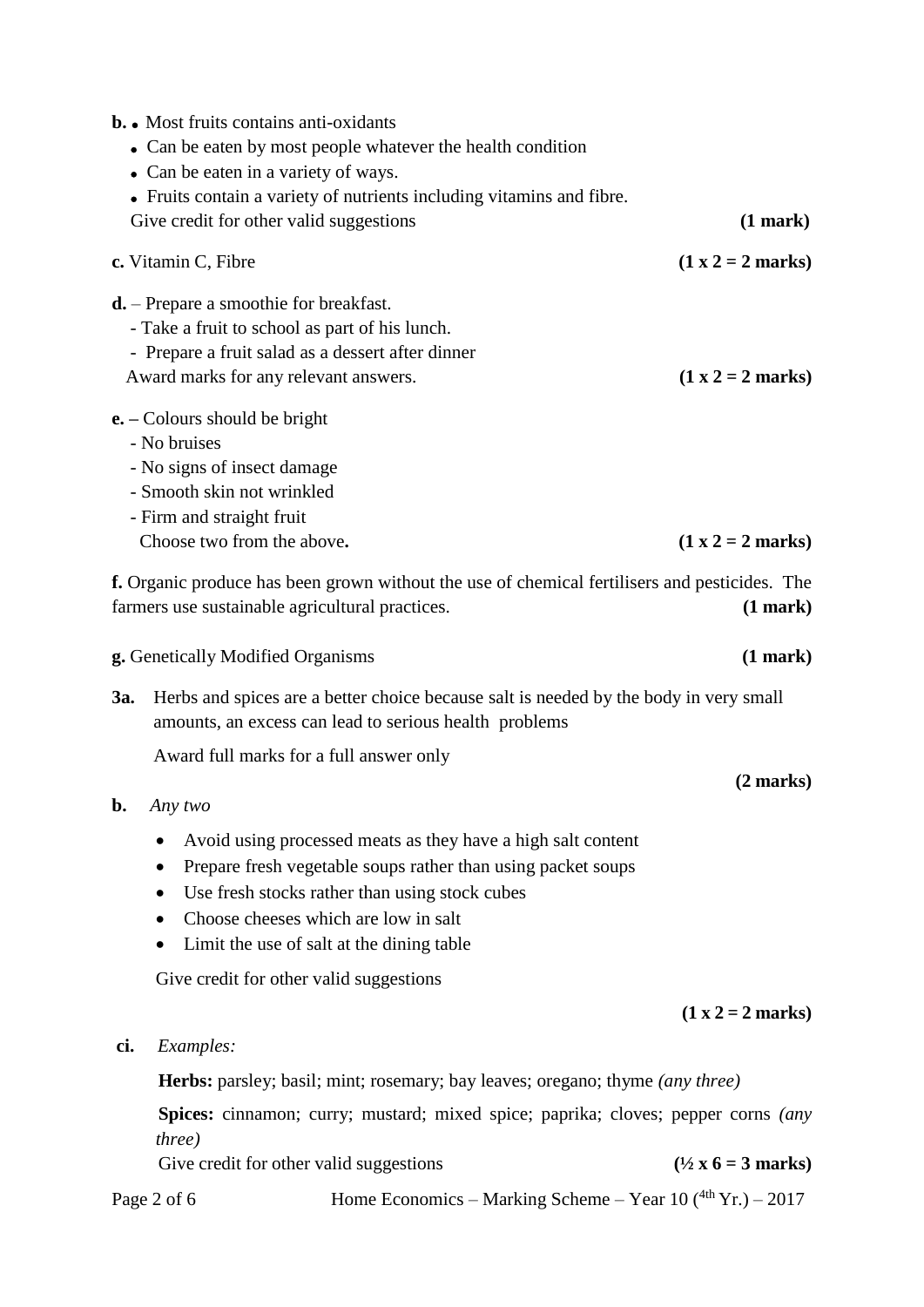| cii. Vitamin C                                                                                                                                                                                                                                                                                                                     | (1 mark)                                    |
|------------------------------------------------------------------------------------------------------------------------------------------------------------------------------------------------------------------------------------------------------------------------------------------------------------------------------------|---------------------------------------------|
| 4a. Convalescent                                                                                                                                                                                                                                                                                                                   | $(\frac{1}{2}$ mark)                        |
| <b>b.</b> Foods to avoid<br>Pies, egg bacon burger, chocolate muffin, chips, pizza<br><b>Healthy foods</b><br>Vegetable soup, fruit salad, steamed fish, chicken, stewed apple                                                                                                                                                     | $(\frac{1}{2} \times 10 = 5 \text{ marks})$ |
| c. Any one<br>So that he does not get dehydrated.<br>Help regulate body temperature especially if there is fever                                                                                                                                                                                                                   | (1 mark)                                    |
| d.<br>1. As there may be loss of appetite any food that has not been eaten will have to be<br>thrown away and is, thus wasted.<br>2. To encourage eating and to tempt the patient's appetite.<br>The food prepared should not present a hazard to both the patient and other members<br>3.<br>of the family through contamination. |                                             |
|                                                                                                                                                                                                                                                                                                                                    | $(1 x 3 = 3 marks)$                         |
| <b>5ai.</b> The body cannot easily digest lactose, which is a natural sugar found in milk and dairy<br>products.                                                                                                                                                                                                                   | (1 mark)                                    |
| $i\mathbf{i}$ . Any 2.<br>Milk, cheese, yoghurt, ricotta<br>Accept any relevant answer.                                                                                                                                                                                                                                            | $(\frac{1}{2} x 2 = 1$ mark)                |
| iii. Starter: Pumpkin Soup<br>Main meal: Spinach & Tuna Pie<br>Dessert: Fresh fruit Salad                                                                                                                                                                                                                                          |                                             |
| Award marks for other suitable dish/dishes.                                                                                                                                                                                                                                                                                        | $(1 x 3 = 3 marks)$                         |
| iv. Calcium                                                                                                                                                                                                                                                                                                                        | (1 mark)                                    |
| $v.$ Any 2                                                                                                                                                                                                                                                                                                                         |                                             |
| Sardines, dark green leafy vegetables, fortified cereals, soya beans                                                                                                                                                                                                                                                               | $(\frac{1}{2}x^2) = 1$ mark)                |
| bi. He needs to check before going to the restaurant to see if it caters for his condition.                                                                                                                                                                                                                                        | (1 mark)                                    |
| bii. He should be able to understand food labels so as to look for any traces of nuts.                                                                                                                                                                                                                                             | (1 mark)                                    |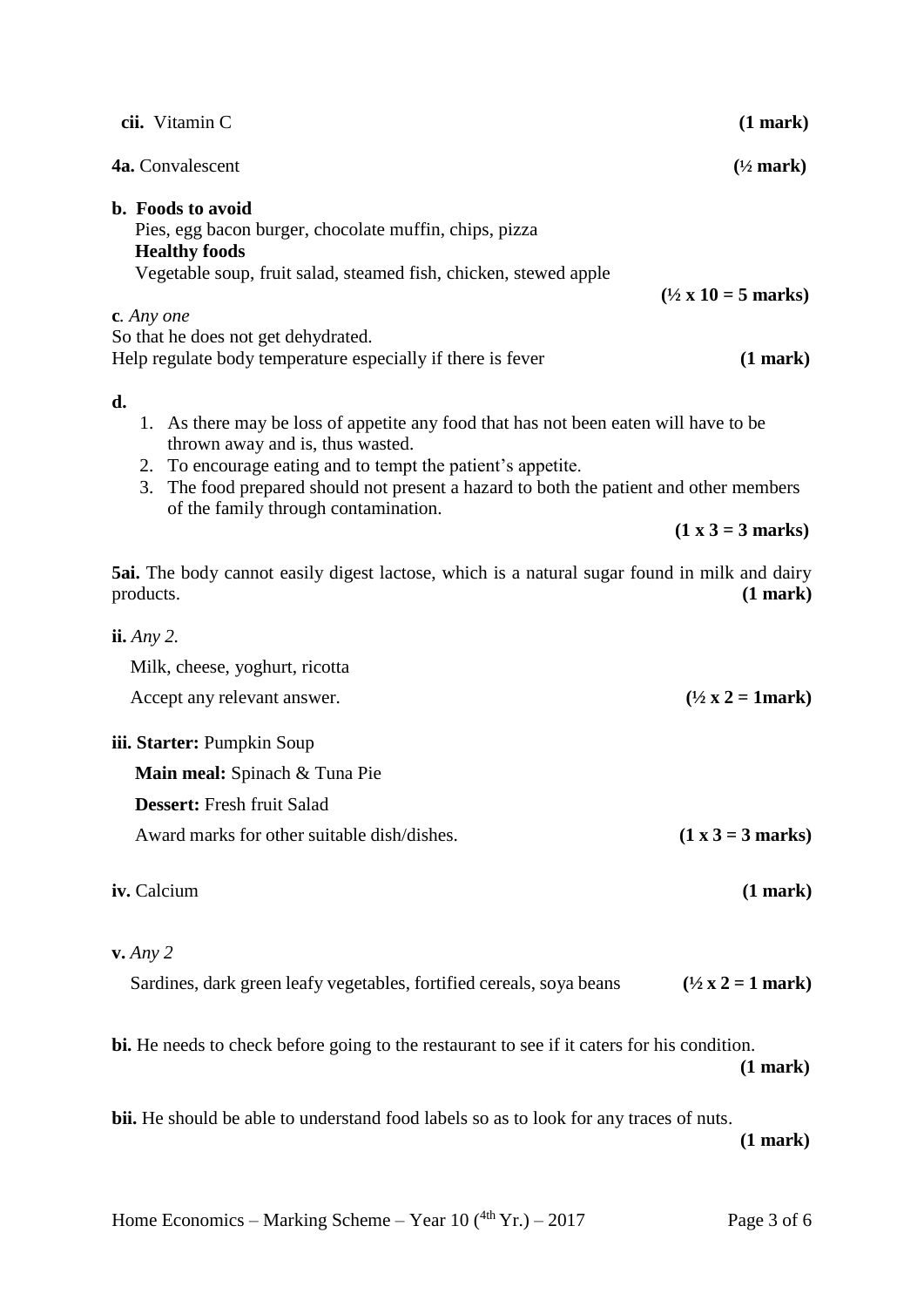- **6.** He should know how to understand the symbol.
- **a.** anorexia nervosa bulimia nervosa **(1 x 2 = 2 marks)**
- **b.** *Any four*
	- An unhappiness about body size and shape
	- An unhappy childhood
	- Prolonged stress
	- Unhappy relations within the family
	- Fear of growing-up
	- An emotional shock/grief/bereavement
	- A need to have control over one's life

Give credit for other valid causes

 $(1 \times 4 = 4 \text{ marks})$ 

 **(2 x 1 = 2 marks)**

- **c.** *Any two*
	- Watch out for the obvious signs that your friend has a problem
	- Gently point out to your friend that you feel that there is a problem
	- Be a good listener
	- Ask a trusted adult to guide you on what you should do
	- Gently hint to your friend that he/she should consult a professional person for help

Give credit for other valid suggestions

**d.** *Any three*

## • Guidance teacher

- School counsellor
- Child psychologist
- Psychiatrist

Give credit for other valid suggestions

- **e.** Dar Kenn ghal Saђђtek
- **(1 mark)**

 **(1 x 3 = 3 marks)**

**7a.** Bar code **(1 mark)**

**b.** Goods such as food, detergents that are sold to consumers **(½ mark)**

**c.** *Any two*

| Receipts are itemised so consumer knows what has been paid for by item. |                     |
|-------------------------------------------------------------------------|---------------------|
| Bar code indicates whether item bought is on special or reduced         |                     |
| Often carries the right price                                           | $(1 x 2 = 2 marks)$ |

Page 4 of 6 Home Economics – Marking Scheme – Year  $10(^{4th}$  Yr.) – 2017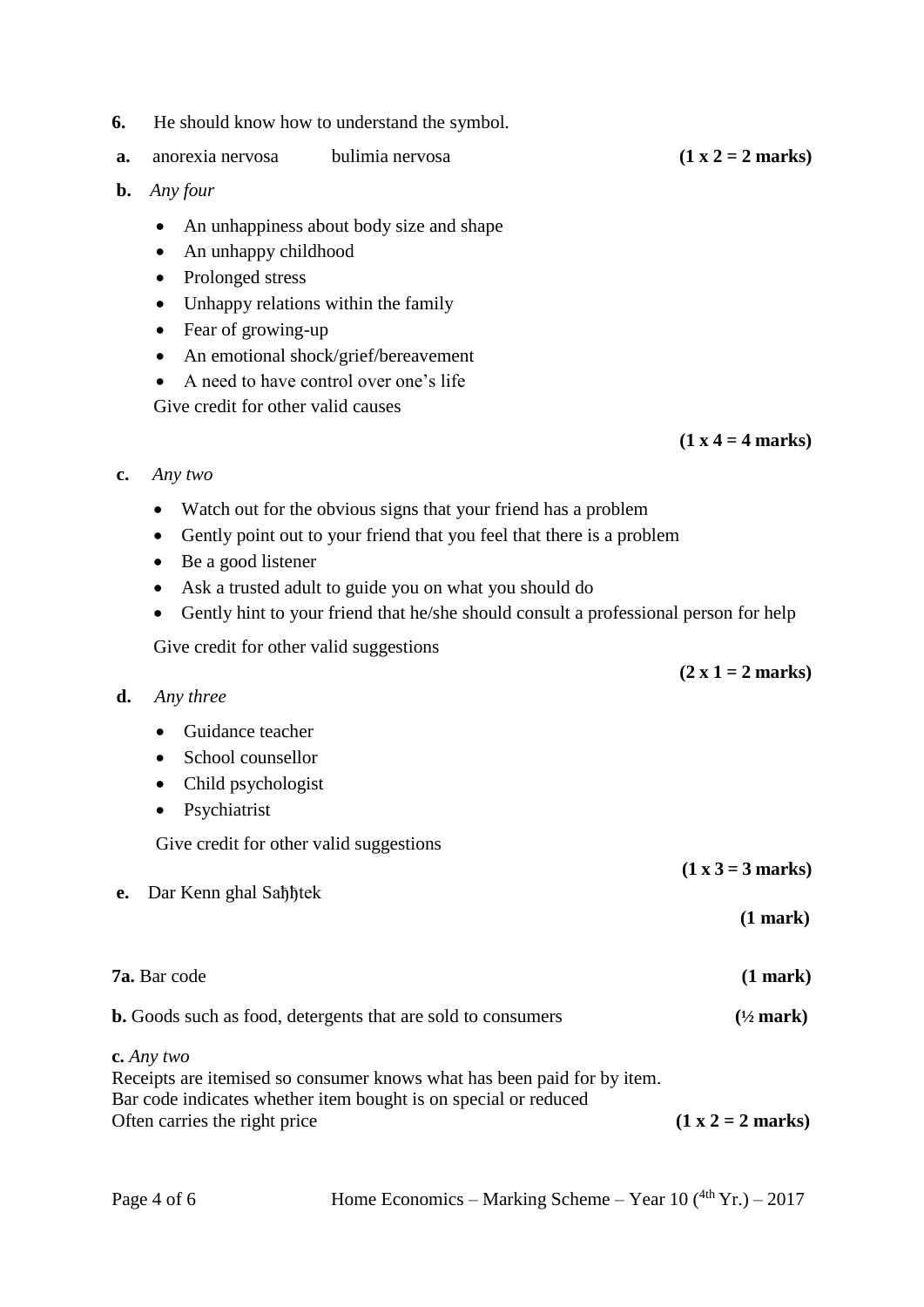## **di.** Corner shop **(1 mark)**

**ii.** *Any two* Advantages Nearest to her home Offers a personal service Some offer a free delivery service Meeting place for the locals to chat and spend time together Can go as often as is required Are open early in the morning *Any two* Disadvantage Not self-service Does not offer a wide range of goods to choose from Prices may be slightly more expensive May offer less discounts and special offers Receipts of items bought may not be listed according to bar code system.  $(2 \times 2 = 4 \text{ marks}) (2 \times 1 = 2 \text{ marks})$ **e.** *Any two* Be careful to avoid scams Shop wisely as it is very easy to overspend or buy unnecessary items Be on the lookout for anyone trying to hack cards Buy from reputable firms/companies Take into consideration exchange rates and /or shipping costs.  $(1 \times 2 = 2 \text{ marks})$ **8a.** A free-standing B split-level  $(\frac{1}{2} \times 1) = 1$  mark) **b.** *Any two* Reasons Does not require the use of a gas cylinder which may be difficult to transport and buy. Very energy-efficient as it heats only the cookware and not the whole surface Fast method of cooking as you get instant heat Easy to clean and keep clean Safe for children as parts not being used never get hot even when hob is being used. Automatically switches off when pan is taken off the unit Design have made them easier to blend into one's kitchen  $(2 \times 2) = 4$  marks) **c**. Hire purchase **(1 mark) d***. Any one* Gives them time to save up for the cooker They can have the cooker at home when it is bought and a down payment has been paid.

### **(1 mark)**